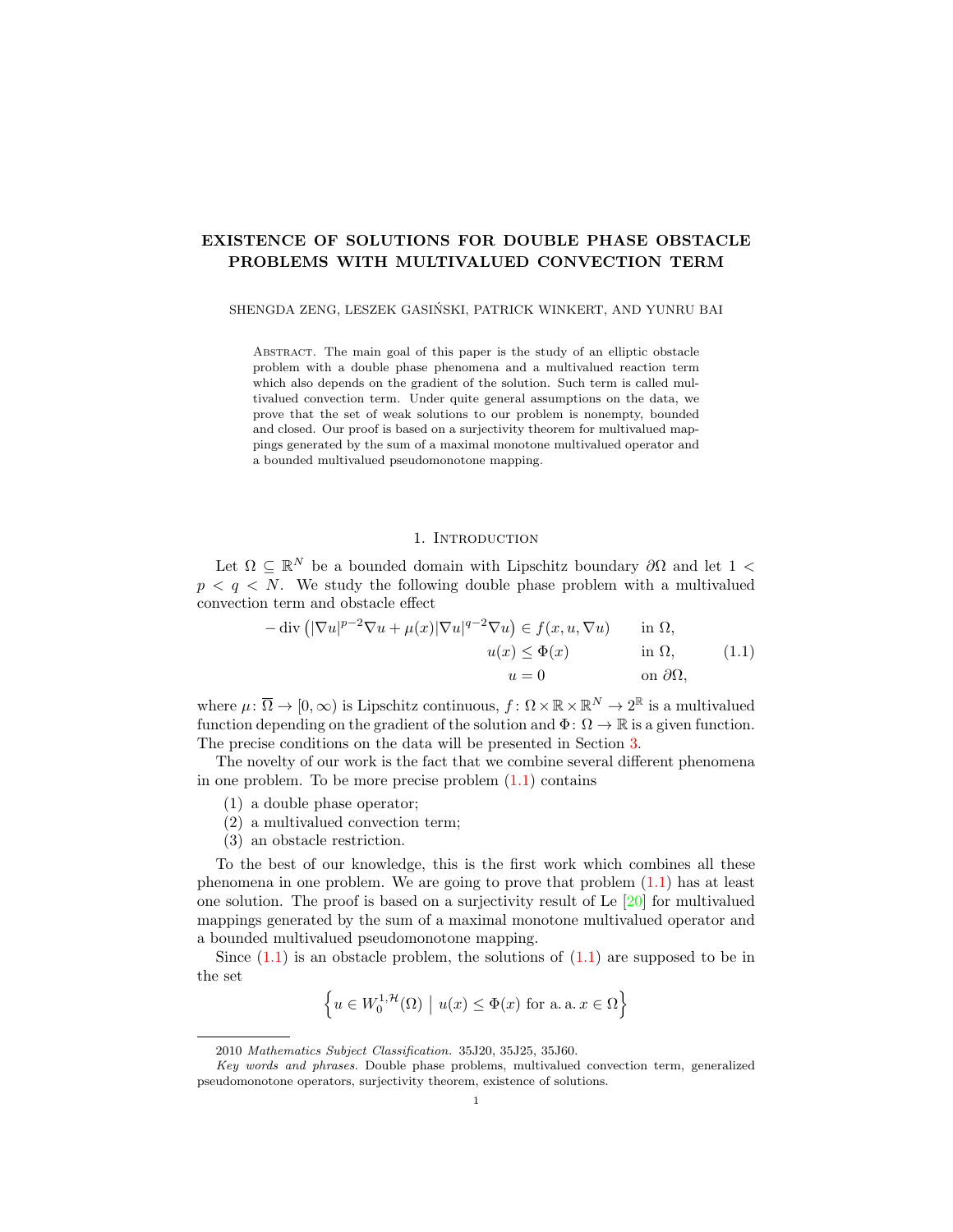with a given obstacle  $\Phi \colon \Omega \to \overline{\mathbb{R}}_+ = [0,\infty]$  where  $W^{1,\mathcal{H}}(\Omega)$  denotes the Sobolev-Musielak-Orlicz space, see Section [2](#page-1-0) for its definition. When  $\Phi = +\infty$ , problem [\(1.1\)](#page-0-0) becomes the following double phase problem with multivalued convection term

$$
-\operatorname{div} \left( |\nabla u|^{p-2} \nabla u + \mu(x) |\nabla u|^{q-2} \nabla u \right) \in f(x, u, \nabla u) \quad \text{in } \Omega,
$$
  

$$
u = 0 \quad \text{on } \partial \Omega.
$$

In addition, when f is a single-valued function, problem  $(1.1)$  reduces to

<span id="page-1-1"></span>
$$
-\operatorname{div}\left(|\nabla u|^{p-2}\nabla u + \mu(x)|\nabla u|^{q-2}\nabla u\right) = f(x, u, \nabla u) \quad \text{in } \Omega,
$$
  
\n
$$
u = 0 \quad \text{on } \partial\Omega,
$$
\n(1.2)

which was recently studied by Gasiński-Winkert in  $[19]$ .

Problems of type  $(1.2)$  are driven by the so-called double phase operator whose name comes from the fact that its behavior depends on the points where  $\mu$  vanishes or not. Such problems go back to Zhikov who introduced such classes of operators to describe models of strongly anisotropic materials by treating the functional

<span id="page-1-2"></span>
$$
\omega \mapsto \int \left( |\nabla \omega|^p + \mu(x) |\nabla \omega|^q \right) dx, \tag{1.3}
$$

see [\[32\]](#page-10-2), [\[33\]](#page-11-0), [\[34\]](#page-11-1) and the monograph of Zhikov-Kozlov-Oleinik [\[35\]](#page-11-2). Integral functionals of the form [\(1.3\)](#page-1-2) have been studied by several authors concerning regularity results and non-standard growth. We refer to Baroni-Colombo-Mingione [\[4\]](#page-10-3), [\[5\]](#page-10-4), [\[7\]](#page-10-5), Baroni-Kussi-Mingione [\[6\]](#page-10-6), Colombo-Mingione [\[12\]](#page-10-7), [\[13\]](#page-10-8), Cupini-Marcellini-Mascolo [\[14\]](#page-10-9) and Marcellini [\[23\]](#page-10-10), [\[24\]](#page-10-11) and the references therein.

Existence results for problems like  $(1.1)$  in the case of single-valued equations without convection term have been obtained by several authors, see, for example, Colasuonno-Squassina  $[11]$ , Gasiński-Papageorgiou  $[15]$ , Proposition 3.4], Gasiński-Winkert [\[18\]](#page-10-14), Liu-Dai [\[22\]](#page-10-15), Perera-Squassina [\[29\]](#page-10-16) and problems with other general differential operator and a convection term by Gasiński-Papageorgiou  $[16]$ .

Works which are closely related to ours dealing with certain types of double phase problems can be found in Bahrouni-Rădulescu-Repovš  $[1], [2],$  $[1], [2],$  $[1], [2],$  $[1], [2],$  Bahrouni-Rădulescu-Winkert [\[3\]](#page-9-2), Cencelj-Rădulescu-Repovš [\[10\]](#page-10-18), Papageorgiou-Rădulescu-Repovš [\[26\]](#page-10-19),  $[27]$ , Rădulescu  $[30]$  Zhang-Rădulescu  $[31]$  and the references therein.

## 2. Preliminaries

<span id="page-1-0"></span>Let  $\Omega$  be a bounded domain in  $\mathbb{R}^N$  and let  $1 \leq r \leq \infty$ . We denote by  $L^r(\Omega) :=$  $L^r(\Omega;\mathbb{R})$  and  $L^r(\Omega;\mathbb{R}^N)$  the usual Lebesgue spaces endowed with the norms

$$
||u||_r := \left(\int_{\Omega} |u(x)|^r dx\right)^{\frac{1}{r}} \quad \text{for all } u \in L^r(\Omega),
$$

and

$$
||w||_{r,N} := \left(\int_{\Omega} ||w(x)||^r_{\mathbb{R}^N} dx\right)^{\frac{1}{r}} \quad \text{ for all } w \in L^r(\Omega; \mathbb{R}^N),
$$

respectively. In what follows, for simplicity, the norms of  $L^r(\Omega;\mathbb{R})$  and  $L^r(\Omega;\mathbb{R}^N)$ are both denoted  $\|\cdot\|_r$ , even if we do not mention it explicitly. Moreover,  $W^{1,r}(\Omega)$ and  $W_0^{1,r}(\Omega)$  stand for the Sobolev spaces endowed with the norms  $\|\cdot\|_{1,r}$  and  $\|\cdot\|_{1,r,0}$ , respectively. For any  $1 < r < \infty$  we denote by r' the conjugate of r, that is,  $\frac{1}{r} + \frac{1}{r'} = 1$ .

In the entire paper we suppose the following condition: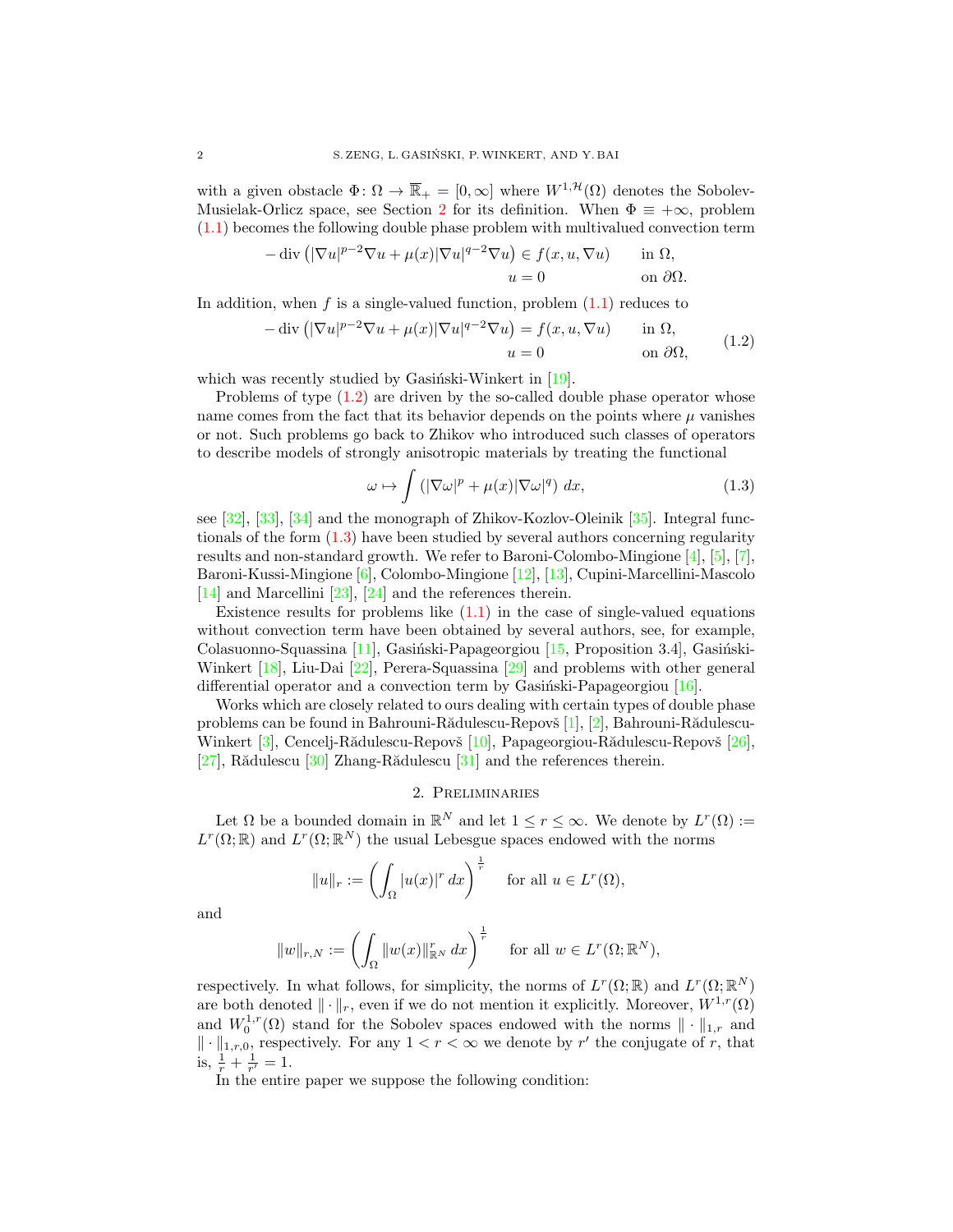$H(\mu): \mu: \overline{\Omega} \to \mathbb{R}_+ = [0, \infty)$  is Lipschitz continuous and  $1 < p < q < N$  are chosen such that

$$
\frac{q}{p}<1+\frac{1}{N}.
$$

We consider the function  $\mathcal{H} \colon \Omega \times \mathbb{R}_+ \to \mathbb{R}_+$  defined by

$$
\mathcal{H}(x,t) = t^p + \mu(x)t^q \quad \text{for all } (x,t) \in \Omega \times \mathbb{R}_+.
$$

Based on the definition of  $H$  we are able to introduce the Musielak-Orlicz space  $L^{\mathcal{H}}(\Omega)$  given by

$$
L^{\mathcal{H}}(\Omega) = \left\{ u \mid u : \Omega \to \mathbb{R} \text{ is measurable and } \rho_{\mathcal{H}}(u) := \int_{\Omega} \mathcal{H}(x, |u|) dx < +\infty \right\}
$$

endowed with the Luxemburg norm

$$
||u||_{\mathcal{H}} = \inf \left\{ \tau > 0 \mid \rho_{\mathcal{H}} \left( \frac{u}{\tau} \right) \leq 1 \right\}.
$$

We know that  $L^{\mathcal{H}}(\Omega)$  turns out to be uniformly convex and so it is a reflexive Banach space. In addition, we introduce the seminormed function space

$$
L^q_\mu(\Omega) = \left\{ u \mid u : \Omega \to \mathbb{R} \text{ is measurable and } \int_{\Omega} \mu(x) |u|^q dx < +\infty \right\}
$$

which is equipped with the seminorm  $\|\cdot\|_{q,\mu}$  given by

$$
||u||_{q,\mu} = \left(\int_{\Omega} \mu(x)|u|^q dx\right)^{\frac{1}{q}}.
$$

It is known that the embeddings

$$
L^q(\Omega) \hookrightarrow L^{\mathcal{H}}(\Omega) \hookrightarrow L^p(\Omega) \cap L^q_{\mu}(\Omega)
$$

are continuous, see Colasuonno-Squassina [\[11,](#page-10-12) Proposition 2.15 (i), (iv) and (v)]. Taking into account these embeddings we have the inequalities

$$
\min\left\{\|u\|_{\mathcal{H}}^p, \|u\|_{\mathcal{H}}^q\right\} \le \|u\|_{p}^p + \|u\|_{q,\mu}^q \le \max\left\{\|u\|_{\mathcal{H}}^p, \|u\|_{\mathcal{H}}^q\right\} \tag{2.1}
$$

for all  $u \in L^{\mathcal{H}}(\Omega)$ .

By  $W^{1, \mathcal{H}}(\Omega)$  we denote the corresponding Sobolev space which is defined by

$$
W^{1,\mathcal{H}}(\Omega) = \{ u \in L^{\mathcal{H}}(\Omega) : |\nabla u| \in L^{\mathcal{H}}(\Omega) \}
$$

equipped with the norm

<span id="page-2-0"></span>
$$
||u||_{1,\mathcal{H}} = ||\nabla u||_{\mathcal{H}} + ||u||_{\mathcal{H}},
$$

where  $\|\nabla u\|_{\mathcal{H}} = \| |\nabla u| \|_{\mathcal{H}}.$ 

By  $W_0^{1,\mathcal{H}}(\Omega)$  we denote the completion of  $C_0^{\infty}(\Omega)$  in  $W^{1,\mathcal{H}}(\Omega)$ , that is,

$$
W_0^{1,\mathcal{H}}(\Omega) = \overline{C_0^{\infty}(\Omega)}^{W^{1,\mathcal{H}}(\Omega)}
$$

Besides, from condition  $H(\mu)$  and Colasuonno-Squassina [\[11,](#page-10-12) Proposition 2.18] we can see that

$$
||u||_{1,\mathcal{H},0} = ||\nabla u||_{\mathcal{H}} \quad \text{for all } u \in W_0^{1,\mathcal{H}}(\Omega),
$$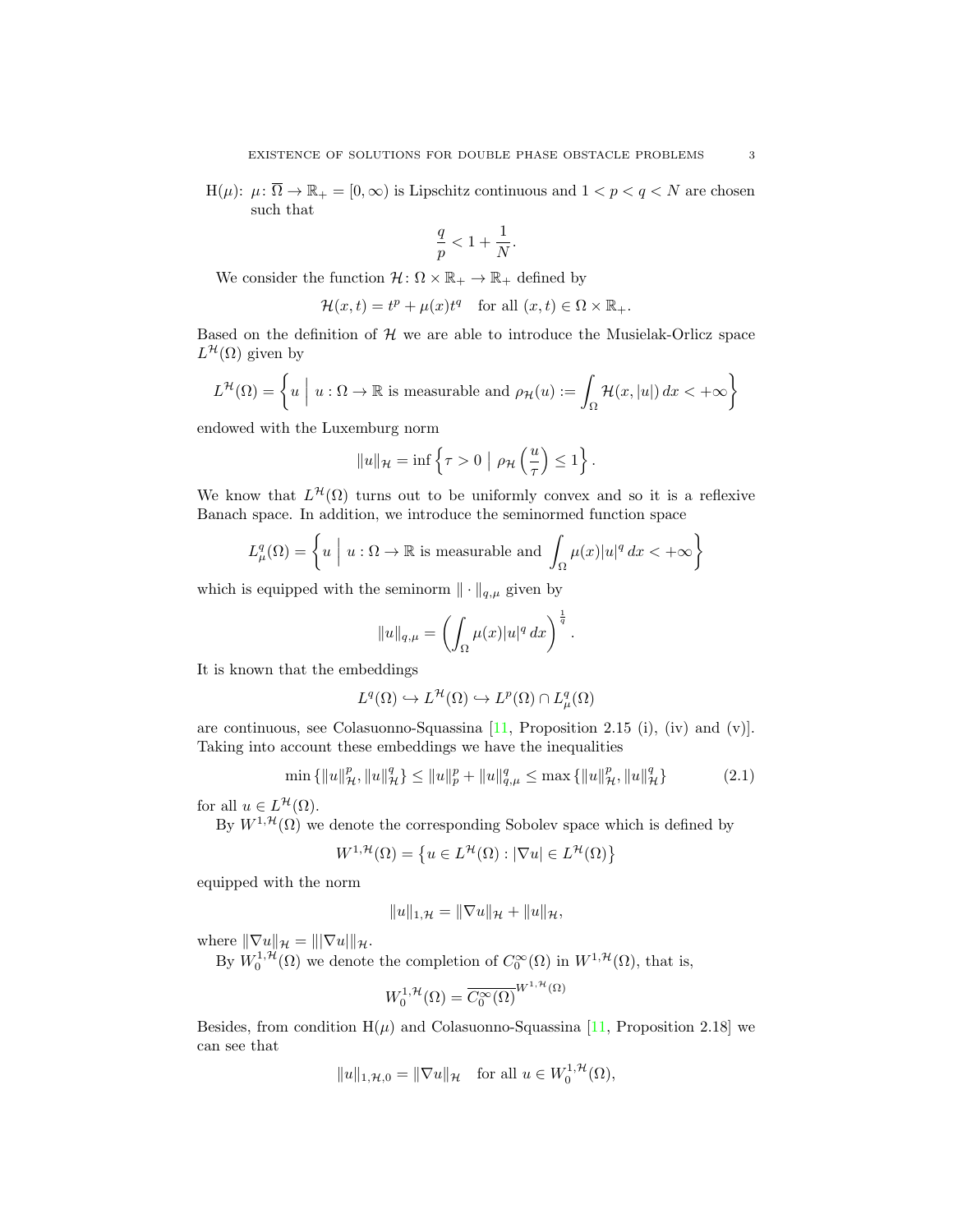is an equivalent norm on  $W_0^{1,\mathcal{H}}(\Omega)$ . Now we are able to rewrite  $(2.1)$  for the space  $W_0^{1,\mathcal{H}}(\Omega)$  in the form

$$
\min\left\{\|u\|_{1,\mathcal{H},0}^p, \|u\|_{1,\mathcal{H},0}^q\right\} \le \|\nabla u\|_p^p + \|\nabla u\|_{q,\mu}^q \le \max\left\{\|u\|_{1,\mathcal{H},0}^p, \|u\|_{1,\mathcal{H},0}^q\right\} \tag{2.2}
$$

for all  $u \in W_0^{1,\mathcal{H}}(\Omega)$ . Since both spaces  $W^{1,\mathcal{H}}(\Omega)$  and  $W_0^{1,\mathcal{H}}(\Omega)$  are uniformly convex, we know that they are reflexive Banach spaces.

Furthermore, we have the following compact embedding

<span id="page-3-5"></span>
$$
W_0^{1, \mathcal{H}}(\Omega) \hookrightarrow L^r(\Omega) \tag{2.3}
$$

for each  $1 < r < p^*$ , where  $p^*$  is the critical exponent to p given by

<span id="page-3-4"></span><span id="page-3-2"></span>
$$
p^* := \frac{Np}{N-p},\tag{2.4}
$$

see Colasuonno-Squassina [\[11,](#page-10-12) Proposition 2.15].

Let us now consider the eigenvalue problem for the  $r$ -Laplacian with homogeneous Dirichlet boundary condition and  $1 < r < \infty$  which is defined by

<span id="page-3-0"></span>
$$
-\Delta_r u = \lambda |u|^{r-2}u \quad \text{in } \Omega,
$$
  
\n
$$
u = 0 \quad \text{on } \partial\Omega.
$$
 (2.5)

A number  $\lambda \in \mathbb{R}$  is an eigenvalue of  $(-\Delta_r, W_0^{1,r}(\Omega))$  if problem  $(2.5)$  has a nontrivial solution  $u \in W_0^{1,r}(\Omega)$  which is called an eigenfunction corresponding to the eigenvalue  $\lambda$ . We denote by  $\sigma_r$  the set of eigenvalues of  $(-\Delta_r, W_0^{1,r}(\Omega))$ . From Lê [\[21\]](#page-10-23) we know that the set  $\sigma_r$  has a smallest element  $\lambda_{1,r}$  which is positive, isolated, simple and it can be variationally characterized through

<span id="page-3-1"></span>
$$
\lambda_{1,r} = \inf \left\{ \frac{\|\nabla u\|_r^r}{\|u\|_r^r} : u \in W_0^{1,r}(\Omega), u \neq 0 \right\}.
$$

Let  $A: W_0^{1, H}(\Omega) \to W_0^{1, H}(\Omega)^*$  be the operator defined by

$$
\langle A(u), v \rangle_{\mathcal{H}} := \int_{\Omega} \left( |\nabla u|^{p-2} \nabla u + \mu(x) |\nabla u|^{q-2} \nabla u \right) \cdot \nabla v \, dx,\tag{2.6}
$$

for  $u, v \in W_0^{1,\mathcal{H}}(\Omega)$ , where  $\langle \cdot, \cdot \rangle_{\mathcal{H}}$  is the duality pairing between  $W_0^{1,\mathcal{H}}(\Omega)$  and its dual space  $W_0^{1,\mathcal{H}}(\Omega)^*$ . The properties of the operator  $A: W_0^{1,\mathcal{H}}(\Omega) \to W_0^{1,\mathcal{H}}(\Omega)^*$ are summarized in the following proposition, see Liu-Dai [\[22\]](#page-10-15).

<span id="page-3-3"></span>**Proposition 2.1.** The operator A defined by  $(2.6)$  is bounded, continuous, monotone (hence maximal monotone) and of type  $(S_+)$ .

Next, we recall the notions of pseudomonotonicity and generalized pseudomonotonicity for multivalued operators (see Gasinski-Papageorgiou  $[17,$  Definition 1.4.8]).

**Definition 2.2.** Let X be a real reflexive Banach space. The operator  $A: X \to 2^{X^*}$ is called

(a) pseudomonotone if the following conditions hold:

- (i) The set  $A(u)$  is nonempty, bounded, closed and convex for all  $u \in X$ .
- (ii) A is upper semicontinuous from each finite-dimensional subspace of  $X$ to the weak topology on  $X^*$ .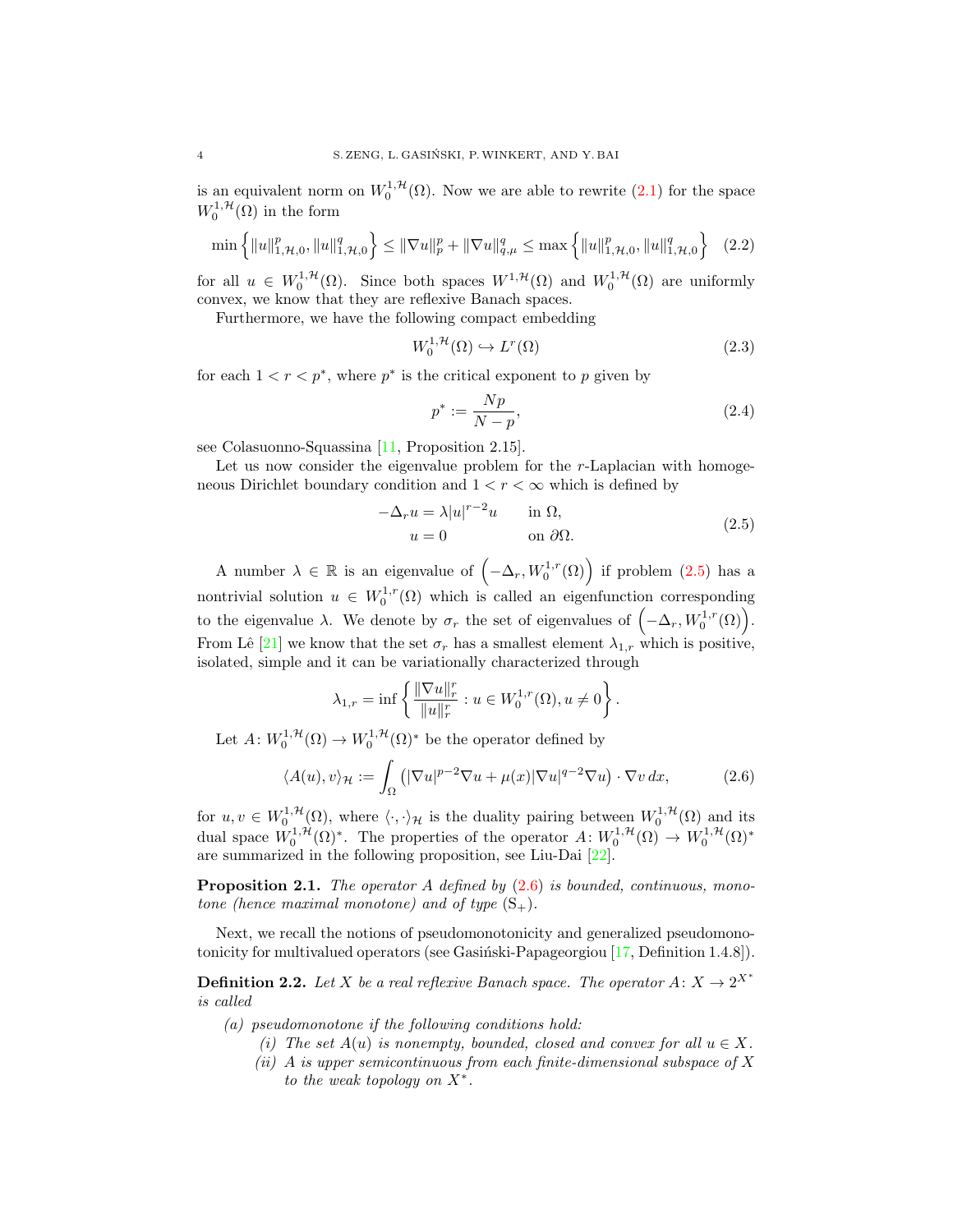(iii) if  $\{u_n\} \subset X$  with  $u_n \rightharpoonup u$  in X and if  $u_n^* \in A(u_n)$  is such that  $\limsup_{n\to\infty} \langle u_n^*, u_n - u \rangle_{X^* \times X} \leq 0,$ 

then to each element  $v \in X$ , exists  $u^*(v) \in A(u)$  with

$$
\langle u^*(v), u-v\rangle_{X^*\times X} \le \liminf_{n\to\infty} \langle u_n^*, u_n-v\rangle_{X^*\times X}.
$$

(b) generalized pseudomonotone if the following holds: Let  $\{u_n\} \subset X$  and  ${u}_n^*$   $\subset X^*$  with  $u_n^* \in A(u_n)$ . If  $u_n \rightharpoonup u$  in X and  $u_n^* \rightharpoonup u^*$  in  $X^*$ and if

$$
\limsup_{n \to \infty} \langle u_n^*, u_n - u \rangle_{X^* \times X} \le 0,
$$

then the element  $u^*$  lies in  $A(u)$  and

$$
\langle u_n^*, u_n \rangle_{X^* \times X} \to \langle u^*, u \rangle_{X^* \times X} \, .
$$

It is not difficult to see that every pseudomonotone operator is generalized pseudomonotone, see, for example, Carl-Le-Motreanu  $[9,$  Proposition 2.122 or Gasingski-Papageorgiou [\[17,](#page-10-24) Proposition 1.4.11]. However, under the additional assumption of boundedness, we obtain the converse statement, see, for example, Carl-Le-Motreanu [\[9,](#page-10-25) Proposition 2.123] or Gasiński-Papageorgiou  $[17,$  Proposition 1.4.12].

<span id="page-4-1"></span>**Proposition 2.3.** Let X be a real reflexive Banach space and assume that  $A: X \rightarrow$  $2^{X^*}$  satisfies the following conditions:

- (i) For each  $u \in X$  we have that  $A(u)$  a is nonempty, closed and convex subset of  $X^*$ .
- (ii)  $\dot{A}: X \to 2^{X^*}$  is bounded.

$$
(iii) If u_n \rightharpoonup u \text{ in } X \text{ and } u_n^* \rightharpoonup u^* \text{ in } X^* \text{ with } u_n^* \in A(u_n) \text{ and if }
$$

$$
\limsup_{n \to \infty} \langle u_n^*, u_n - u \rangle_{X^* \times X} \le 0,
$$

then  $u^* \in A(u)$  and

$$
\left\langle u_{n}^{\ast},u_{n}\right\rangle _{X^{\ast}\times X}\rightarrow\left\langle u^{\ast},u\right\rangle _{X^{\ast}\times X}.
$$

Then the operator  $A: X \to 2^{X^*}$  is pseudomonotone.

Furthermore, we will state the following surjectivity theorem for multivalued mappings which is formulated by the sum of a maximal monotone multivalued operator and a bounded multivalued pseudomonotone mapping. The following theorem was proved in Le [\[20,](#page-10-0) Theorem 2.2]. We use the notation  $B_R(0) := \{u \in$  $X : \|u\|_X < R$ .

<span id="page-4-0"></span>**Theorem 2.4.** Let X be a real reflexive Banach space, let  $F: D(F) \subset X \to 2^{X^*}$  be a maximal monotone operator, let  $G: D(G) = X \rightarrow 2^{X^*}$  be a bounded multivalued pseudomonotone operator and let  $L \in X^*$ . Assume that there exist  $u_0 \in X$  and  $R \ge ||u_0||_X$  such that  $D(F) \cap B_R(0) \neq \emptyset$  and

$$
\langle \xi + \eta - L, u - u_0 \rangle_{X^* \times X} > 0
$$

for all  $u \in D(F)$  with  $||u||_X = R$ , for all  $\xi \in F(u)$  and for all  $\eta \in G(u)$ . Then the inclusion

$$
F(u) + G(u) \ni L
$$

has a solution in  $D(F)$ .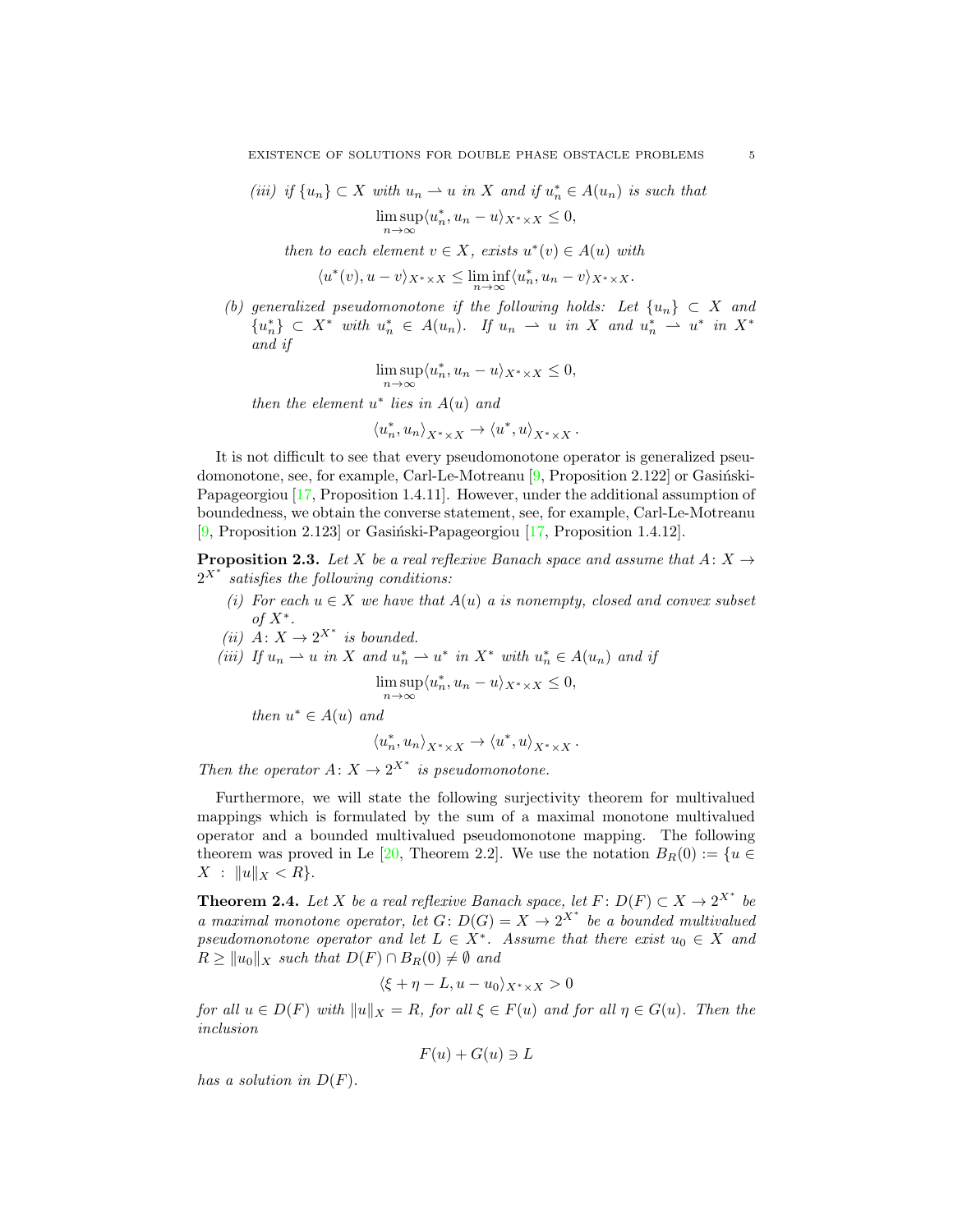#### 3. Main results

<span id="page-5-0"></span>We assume the following hypotheses on the multivalued nonlinearity  $f: \Omega \times \mathbb{R} \times$  $\mathbb{R}^N \to 2^{\mathbb{R}}$ .

- H(f): The multivalued convection mapping  $f: \Omega \times \mathbb{R} \times \mathbb{R}^N \to 2^{\mathbb{R}}$  has nonempty, compact and convex values such that
	- (i) the multivalued mapping  $x \mapsto f(x, s, \xi)$  has a measurable selection for all  $(s,\xi) \in \mathbb{R} \times \mathbb{R}^N$ ;
	- (ii) the multivalued mapping  $(s, \xi) \mapsto f(x, s, \xi)$  is upper semicontinuous;
	- (iii) there exists  $\alpha \in L^{\frac{\bar{q}_1}{q_1-1}}(\Omega)$  and  $a_1, a_2 \geq 0$  such that

$$
|\eta| \le a_1 |\xi|^{p \frac{q_1 - 1}{q_1}} + a_2 |s|^{q_1 - 1} + \alpha(x)
$$

for all  $\eta \in f(x, s, \xi)$ , for a. a.  $x \in \Omega$ , for all  $s \in \mathbb{R}$  and for all  $\xi \in \mathbb{R}^N$ , where  $1 < q_1 < p^*$  with the critical exponent  $p^*$  given in  $(2.4)$ ;

(iv) there exist  $w \in L^1_+(\Omega)$  and  $b_1, b_2 \geq 0$  is such that

$$
b_1 + b_2 \lambda_{1,p}^{-1} < 1,
$$

and

$$
\eta s \le b_1 |\xi|^p + b_2 |s|^p + w(x)
$$

for all  $\eta \in f(x, s, \xi)$ , for a. a.  $x \in \Omega$ , for all  $s \in \mathbb{R}$  and for all  $\xi \in \mathbb{R}^N$ , where  $\lambda_{1,p}$  is the first eigenvalue of the Dirichlet eigenvalue problem for the  $p$ -Laplacian, see  $(2.5)$ .

Let K be a subset of  $W_0^{1,\mathcal{H}}(\Omega)$  defined by

$$
K := \left\{ u \in W_0^{1, \mathcal{H}}(\Omega) \mid u(x) \le \Phi(x) \text{ for a. a. } x \in \Omega \right\},\tag{3.1}
$$

where  $\Phi$  is a function such that

<span id="page-5-2"></span><span id="page-5-1"></span>
$$
\Phi \colon \Omega \to [0, +\infty].\tag{3.2}
$$

It is obvious that the set K is a nonempty, closed and convex subset of  $W_0^{1,\mathcal{H}}(\Omega)$ .

**Remark 3.1.** From assumption [\(3.2\)](#page-5-1) we see that  $0 \in K$ .

The weak solutions for problem  $(1.1)$  are understood in the following sense.

<span id="page-5-3"></span>**Definition 3.2.** We say that  $u \in K$  is a weak solution of problem [\(1.1\)](#page-0-0) if there exists  $\eta \in L^{\frac{q_1}{q_1-1}}(\Omega)$  such that  $\eta(x) \in f(x, u(x), \nabla u(x))$  for a.  $a, x \in \Omega$  and

$$
\int_{\Omega} \left( |\nabla u|^{p-2} \nabla u \cdot \nabla (v - u) + \mu(x) |\nabla u|^{q-2} \nabla u \cdot \nabla (v - u) \right) dx = \int_{\Omega} \eta(x) (v - u) dx
$$

for all  $v \in K$ , where K is given by  $(3.1)$ .

The main result of this paper is stated as the next theorem.

**Theorem 3.3.** Assume that  $H(\mu)$  and  $H(f)$  hold. Then the set of solutions of problem  $(1.1)$ , denoted by S, is nonempty, bounded and closed.

Proof. We first prove that problem [\(1.1\)](#page-0-0) has at least one solution.

Let  $i: W_0^{1,\mathcal{H}}(\Omega) \to L^{q_1}(\Omega)$  be the embedding operator from  $W_0^{1,\mathcal{H}}(\Omega)$  to  $L^{q_1}(\Omega)$ with its adjoint operator  $i^* \colon L^{q'_1}(\Omega) \to W_0^{1,\mathcal{H}}(\Omega)^*$ . Since  $1 < q_1 < p^*$  the embedding operator *i* is compact and so  $i^*$  as well. However, from hypotheses  $H(f)(i)$  and (iii),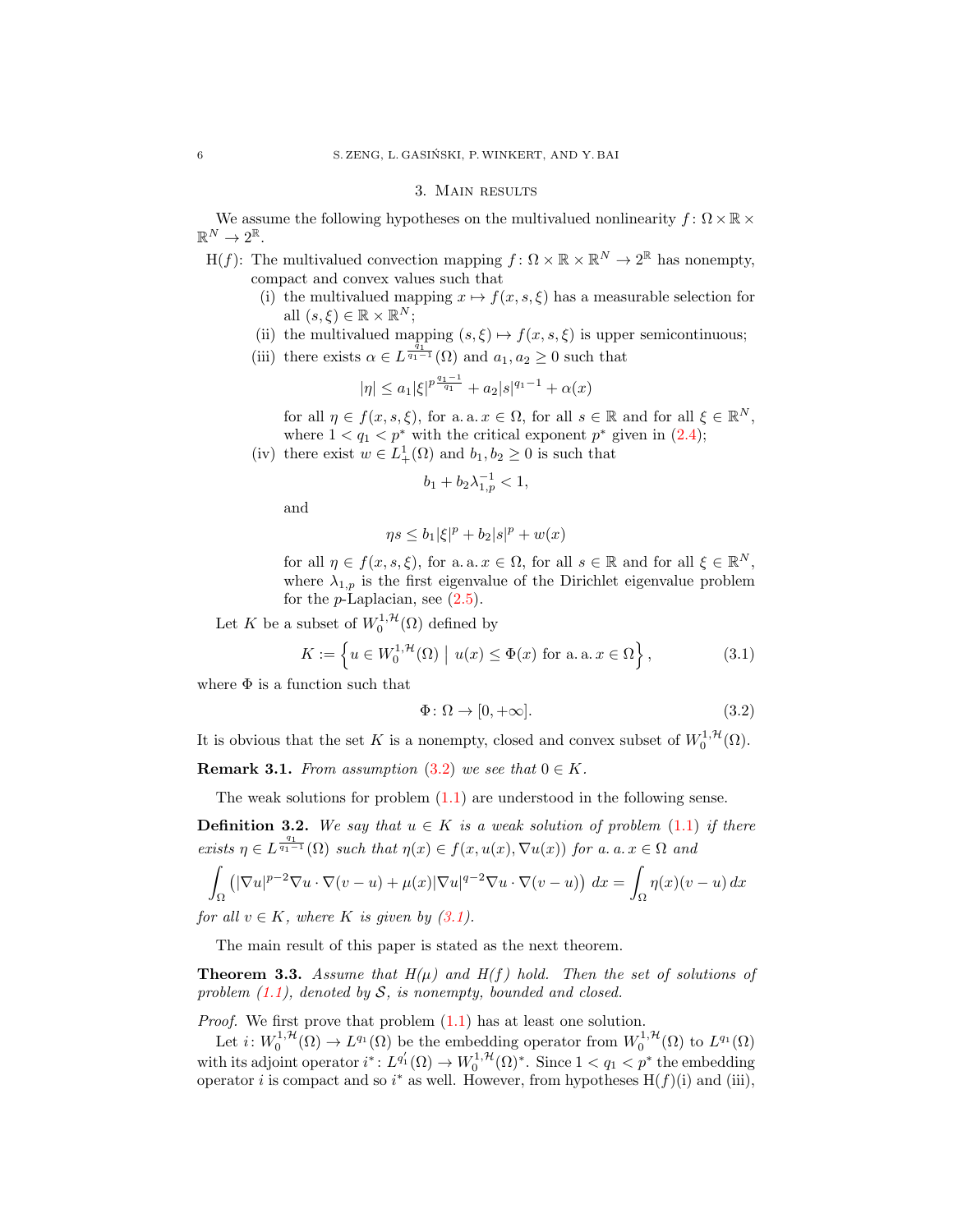we can use the same process as the proof of Papageorgiou-Vetro-Vetro [\[28,](#page-10-26) Proposition 3 to see that the Nemytskij operator  $\widetilde{N}_f : W_0^{1,\mathcal{H}}(\Omega) \subset L^{q_1}(\Omega) \to 2^{L^{q'_1}(\Omega)}$ associated to the multivalued mapping  $f$  given by

$$
\widetilde{N}_f(u) := \left\{ \eta \in L^{q'_1}(\Omega) \mid \eta(x) \in f(x, u(x), \nabla u(x)) \text{ for a. a. } x \in \Omega \right\}
$$

for all  $u \in W_0^{1, \mathcal{H}}(\Omega)$  is well-defined.

Set  $N_f := i^* \circ \widetilde{N}_f : W_0^{1,\mathcal{H}}(\Omega) \to 2^{W_0^{1,\mathcal{H}}(\Omega)^*}.$  Also, let us consider the indicator function  $I_K: W_0^{1,\mathcal{H}}(\Omega) \to \overline{\mathbb{R}} := \mathbb{R} \cup \{+\infty\}$  of K defined by

<span id="page-6-0"></span>
$$
I_K(u) := \begin{cases} 0 & \text{if } u \in K, \\ +\infty & \text{otherwise.} \end{cases}
$$

Under the definitions above, it is not difficult to see that  $u \in K$  is a weak solution of problem  $(1.1)$ , see Definition [3.2,](#page-5-3) if and only if u solves the following inequality:

Find  $u \in K$  and  $\eta \in N_f(u)$  such that

$$
\langle A(u) - \eta, v - u \rangle_{\mathcal{H}} + I_K(v) - I_K(u) \ge 0 \tag{3.3}
$$

for all  $v \in W_0^{1,\mathcal{H}}(\Omega)$  where  $A \colon W_0^{1,\mathcal{H}}(\Omega) \to W_0^{1,\mathcal{H}}(\Omega)^*$  is given in [\(2.6\)](#page-3-1). Consider the multivalued operator  $\mathcal{A}: W_0^{1, \mathcal{H}}(\Omega) \to 2^{W_0^{1, \mathcal{H}}(\Omega)^*}$  defined by

$$
\mathcal{A}(u) = A(u) - N_f(u) \quad \text{ for all } u \in W_0^{1, \mathcal{H}}(\Omega).
$$

Then, using a standard procedure, we can reformulate problem [\(3.3\)](#page-6-0) to the following inclusion problem: Find  $u \in K$  such that

<span id="page-6-2"></span><span id="page-6-1"></span>
$$
\mathcal{A}(u) + \partial I_K(u) \ni 0,\tag{3.4}
$$

where the notation  $\partial I_K$  stands for the subdifferential of  $I_K$  in the sense of convex analysis.

We are going to apply the surjectivity result for multivalued pseudomonotone operators, see Theorem [2.4.](#page-4-0) To this end, for any  $u \in W_0^{1, H}(\Omega)$  and  $\eta \in N_f(u)$ , by condition  $H(f)(iii)$ , we obtain

$$
\|\eta\|_{W_0^{1, \mathcal{H}}(\Omega)^*}^{q'_1} \le \|i^*\|^{q'_1} \|\xi\|_{L^{q'_1}(\Omega)}^{q'_1} = \|i^*\|^{q'_1} \int_{\Omega} |\xi(x)|^{q'_1} dx
$$
  
\n
$$
\le C_0 \int_{\Omega} \left( a_1 |\nabla u(x)|^{p \frac{q_1 - 1}{q_1}} + a_2 |u(x)|^{q_1 - 1} + \alpha(x) \right)^{q'_1} dx \qquad (3.5)
$$
  
\n
$$
\le C_1 \left( \|\nabla u\|_{p}^{p} + \|u\|_{q_1}^{q_1} + \|\alpha\|_{q'_1}^{q'_1} \right)
$$

for some  $C_0, C_1 > 0$ , where  $\xi \in \widetilde{N}_f(u)$  is such that  $\eta = i^*\xi$ . This combined with  $W_0^{1,\mathcal{H}}(\Omega) \subset W_0^{1,p}(\Omega), W_0^{1,\mathcal{H}}(\Omega) \subset L^{q_1}(\Omega), 1 < q_1 < p^*$  and Proposition [2.1](#page-3-3) implies that  $\mathcal{A}: W_0^{1,\mathcal{H}}(\Omega) \to 2^{W_0^{1,\mathcal{H}}(\Omega)^*}$  is a bounded mapping.

We claim that  $A$  is pseudomonotone. In order to prove this, we are going to apply Proposition [2.3.](#page-4-1) Indeed, by hypotheses  $H(f)$  we know that A has nonempty, closed and convex values. Moreover, as we just showed, A is a bounded mapping. So, it is enough to verify that  $A$  is a generalized pseudomonotone operator.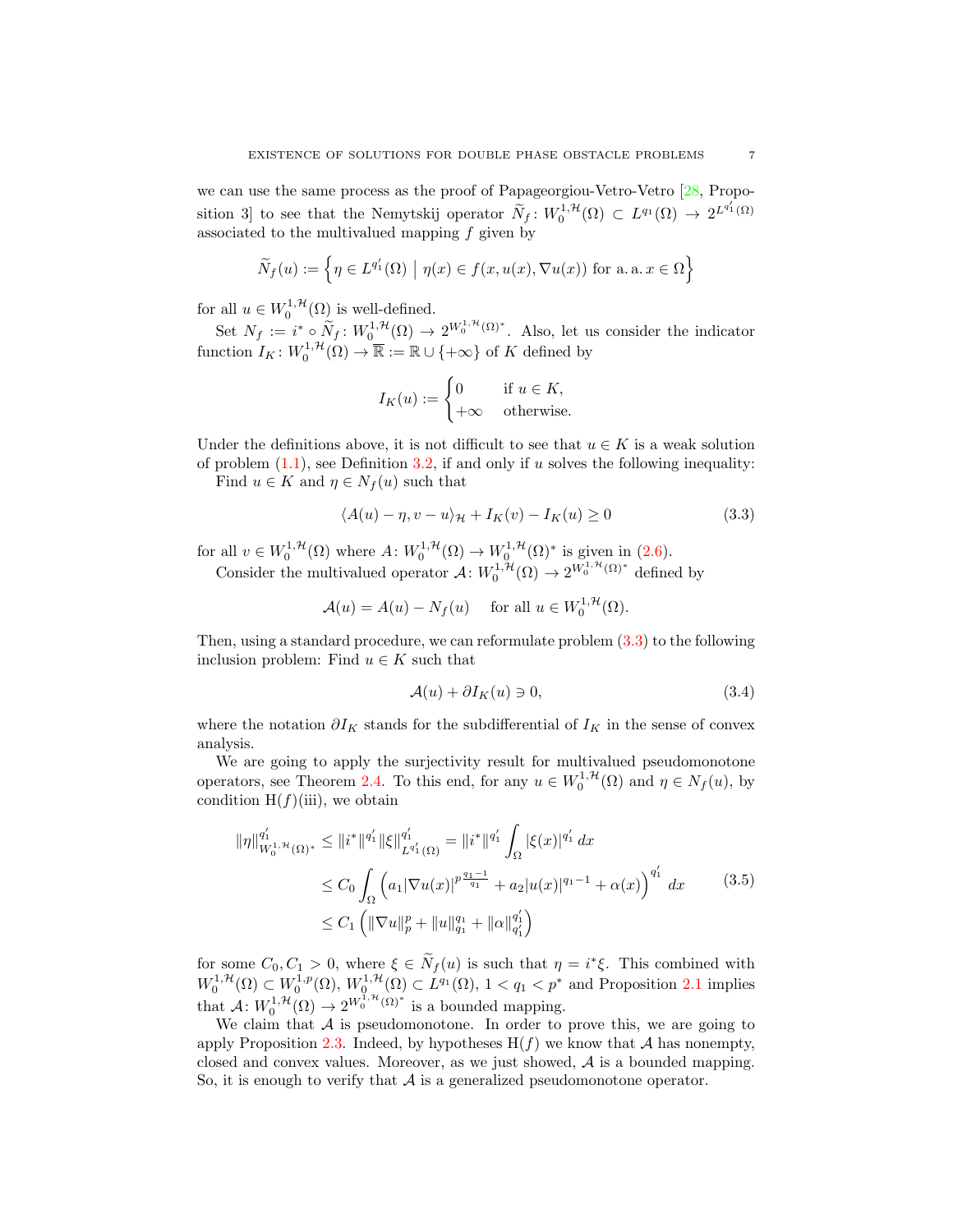Let 
$$
\{u_n\} \subset W_0^{1,\mathcal{H}}(\Omega)
$$
,  $\{u_n^*\} \subset W_0^{1,\mathcal{H}}(\Omega)^*$  and  $u \in W_0^{1,\mathcal{H}}(\Omega)$  be such that  

$$
u_n \rightharpoonup u \text{ in } W_0^{1,\mathcal{H}}(\Omega), \quad u_n^* \rightharpoonup u^* \text{ in } W_0^{1,\mathcal{H}}(\Omega)^*,
$$
(3.6)

$$
u_n^* \in \mathcal{A}(u_n) \quad \text{for all } n \in \mathbb{N},
$$
  

$$
\limsup \langle u_n^*, u_n - u \rangle \le 0.
$$
 (3.7)

So, for each  $n \in \mathbb{N}$ , we are able to find an element  $\xi_n \in \widetilde{N}_f(u_n)$  such that  $u_n^* = A(u_n) - i^*\xi_n$ . From the fact that the embedding from  $W_0^{1,\mathcal{H}}(\Omega)$  to  $L^{q_1}(\Omega)$  is compact, see [\(2.3\)](#page-3-4), we have  $u_n \to u$  in  $L^{q_1}(\Omega)$ . Moreover, from [\(3.5\)](#page-6-1), we see that the sequence  $\{\xi_n\}$  is bounded in  $L^{q'_1}(\Omega)$ . So,  $(3.7)$  leads to

$$
\limsup_{n \to \infty} \langle A(u_n), u_n - u \rangle_{\mathcal{H}} \le \limsup_{n \to \infty} \langle A(u_n), u_n - u \rangle_{\mathcal{H}} - \limsup_{n \to \infty} \langle \xi_n, u_n - u \rangle_{L^{q_1}(\Omega)}
$$
  

$$
\le \limsup_{n \to \infty} \langle A(u_n) - i^* \xi_n, u_n - u \rangle_{\mathcal{H}}
$$
  

$$
= \limsup_{n \to \infty} \langle u_n^*, u_n - u \rangle_{\mathcal{H}} \le 0.
$$

This fact along with  $(3.6)$  and the  $(S<sub>+</sub>)$ -property of A, see Proposition [2.1,](#page-3-3) implies that  $u_n \to u$  in  $W_0^{1, \mathcal{H}}(\Omega)$ . This yields

$$
\langle u_n^*, u_n \rangle_{\mathcal{H}} \to \langle u^*, u \rangle_{\mathcal{H}}
$$
 and  $A(u_n) \to A(u)$  in  $W_0^{1,\mathcal{H}}(\Omega)^*$ ,

due to the continuity of A, see Proposition [2.1.](#page-3-3)

<span id="page-7-1"></span><span id="page-7-0"></span>n→∞

Since  $\xi_n \in \widetilde{N}_f(u_n)$  we have  $\xi_n(x) \in f(x, u_n(x), \nabla u_n(x))$  for a. a.  $x \in \Omega$ . However, [\(3.5\)](#page-6-1) and [\(3.6\)](#page-7-1) imply that the sequence  $\{\xi_n\}$  is bounded in  $L^{q'_1}(\Omega)$ . Passing to a subsequence if necessary, we may suppose that  $\xi_n \rightharpoonup \xi$  in  $L^{q'_1}(\Omega)$  for some  $\xi \in$  $L^{q'_1}(\Omega)$ . Employing Mazur's theorem, we are able to find a sequence  $\{\eta_n\}$  of convex combinations of  $\{\xi_n\}$  such that

<span id="page-7-2"></span>
$$
\eta_n \to \xi \quad \text{in } L^{q'_1}(\Omega).
$$

Therefore, we can say that

$$
\eta_n(x) \to \xi(x) \quad \text{for a. a. } x \in \Omega,
$$
\n(3.8)

see Migórski-Ochal-Sofonea [\[25,](#page-10-27) Theorem 2.39].

From [\(3.6\)](#page-7-1) and condition H(f)(iii) we see that the sequence  $\{\xi_n(x)\}\$ is bounded for a. a.  $x \in \Omega$ . So, by [\(3.8\)](#page-7-2), we find a subsequence  $\{\xi_n(x)\}\$ for a. a.  $x \in \Omega$ , still denoted by  $\{\xi_n(x)\}\,$  such that

$$
\xi_n(x) \to \xi(x)
$$
 as  $n \to \infty$ .

Keeping in mind that  $u_n \to u$  in  $W_0^{1,\mathcal{H}}(\Omega)$  and  $W_0^{1,\mathcal{H}}(\Omega) \subset W_0^{1,p}(\Omega)$  leads to

$$
u_n(x) \to u(x)
$$
 and  $\nabla u_n(x) \to \nabla u(x)$  as  $n \to \infty$ .

Combining the convergence properties above along with the upper semicontinuity of  $(s, \zeta) \mapsto f(x, s, \zeta)$  and Proposition 3.12 in Migórski-Ochal-Sofonea [\[25\]](#page-10-27) we obtain

$$
\xi(x) \in f(x, u(x), \nabla u(x))
$$
 for a. a.  $x \in \Omega$ .

This means that  $\xi \in \tilde{N}_f(u)$ , namely,  $i^*\xi \in N_f(u)$ . Therefore, we have  $u^* =$  $A(u) + i^*\xi \in \mathcal{A}(u)$  which implies that  $\mathcal A$  is generalized pseudomonotone.

Because  $A$  is a bounded operator with nonempty, closed and convex values, we are now in the position to apply Proposition [2.3](#page-4-1) in order to conclude that  $A$  is a pseudomonotone operator.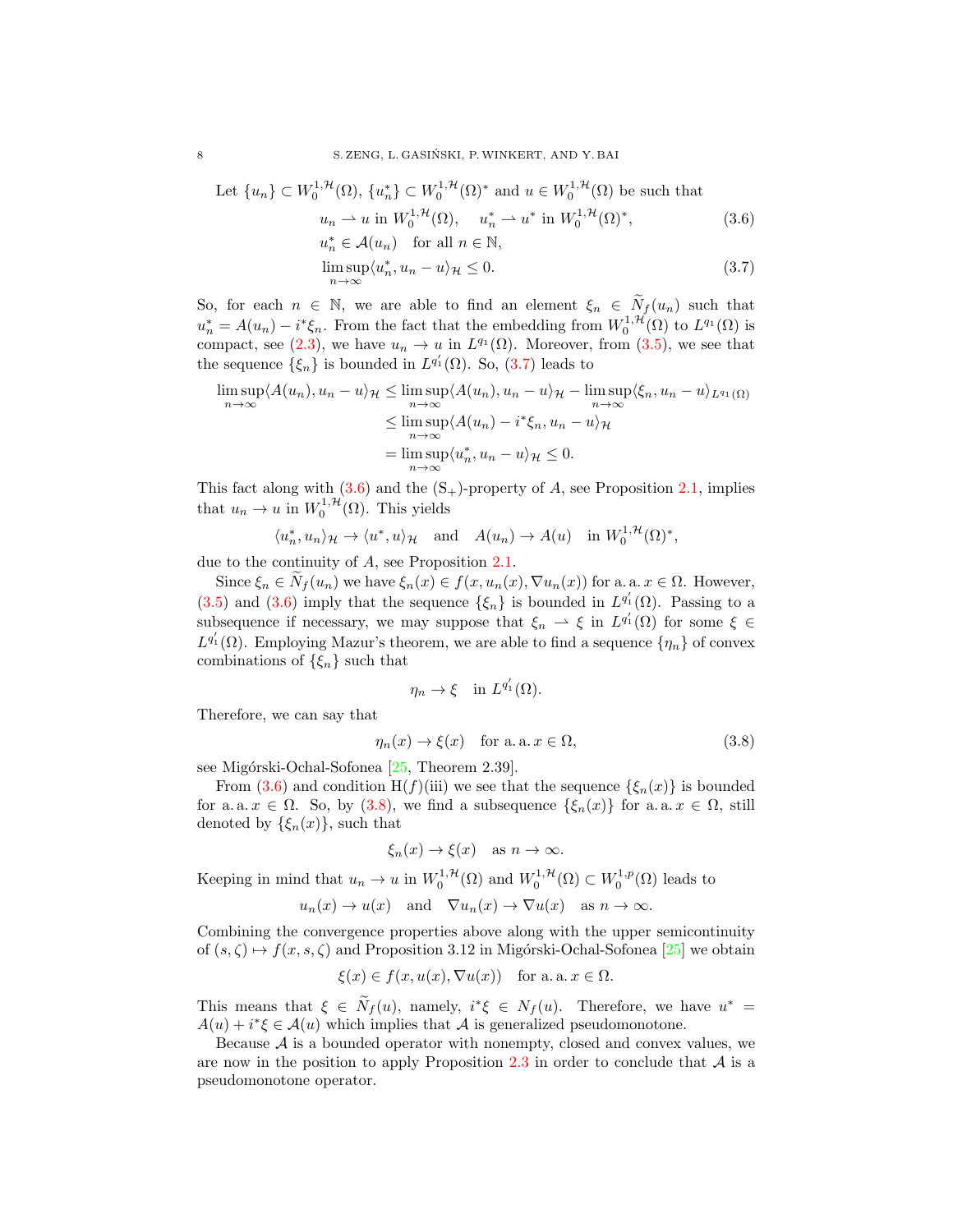Furthermore, we are going to prove that there exists a constant  $R > 0$  such that

<span id="page-8-3"></span><span id="page-8-2"></span>
$$
\langle u^* + \eta, u \rangle_{\mathcal{H}} > 0 \tag{3.9}
$$

for all  $u^* \in \mathcal{A}(u)$ , for all  $\eta \in \partial I_K(u)$  and for all  $u \in W_0^{1,\mathcal{H}}(\Omega)$  with  $||u||_{1,\mathcal{H},0} = R$ .

For any  $u^* \in \mathcal{A}(u)$ , we can find  $\xi \in \tilde{N}_f(u)$  such that  $u^* = A(u) - i^*\xi$ . Recall that  $0 \in K$ , one has

$$
\langle u^* + \eta, u \rangle_{\mathcal{H}} \ge \int_{\Omega} |\nabla u|^{p-2} \nabla u \cdot \nabla u \, dx + \int_{\Omega} \mu(x) |\nabla u|^{q-2} \nabla u \cdot \nabla u \, dx
$$

$$
- \int_{\Omega} \xi(x) u(x) \, dx + I_K(u) - I_K(0)
$$

$$
\ge \int_{\Omega} |\nabla u|^{p-2} \nabla u \cdot \nabla u \, dx + \int_{\Omega} \mu(x) |\nabla u|^{q-2} \nabla u \cdot \nabla u \, dx \qquad (3.10)
$$

$$
- \int_{\Omega} \xi(x) u(x) \, dx + I_K(u)
$$

$$
\ge ||\nabla u||_p^p + ||\nabla u||_{q,\mu}^q - \int_{\Omega} \xi(x) u(x) \, dx + I_K(u).
$$

Note that  $I_K: W_0^{1,\mathcal{H}} \to \overline{\mathbb{R}}$  is a proper, convex and lower semicontinuous function. Hence, we can apply Proposition 1.3.1 in Gasiński-Papageorgiou  $[17]$  to find  $a_K, b_K > 0$  such that

$$
I_K(v) \ge -a_K \|v\|_{1,\mathcal{H},0} - b_K \quad \text{for all } v \in W_0^{1,\mathcal{H}}(\Omega). \tag{3.11}
$$

Additionally, hypothesis  $H(f)(iv)$  implies

<span id="page-8-1"></span><span id="page-8-0"></span>
$$
\int_{\Omega} \xi(x)u(x) dx \le b_1 \|\nabla u\|_p^p + b_2 \|u\|_p^p + \|w\|_1.
$$
 (3.12)

Applying [\(3.11\)](#page-8-0) and [\(3.12\)](#page-8-1) in [\(3.10\)](#page-8-2) and taking  $W_0^{1, H}(\Omega) \subseteq W_0^{1, p}(\Omega)$  as well as  $||u||_p^p \leq \lambda_{1,p}^{-1} ||\nabla u||_p^p$  for all  $u \in W_0^{1,p}(\Omega)$ ,

$$
||u||_p \ge \lambda_{1,p} ||v u||_p \quad \text{for all } u \in
$$

into account, we get

$$
\langle u^* + \eta, u \rangle_{\mathcal{H}}
$$
\n
$$
\geq \|\nabla u\|_{p}^{p} + \|\nabla u\|_{q,\mu}^{q} - b_{1} \|\nabla u\|_{p}^{p} - b_{2} \|u\|_{p}^{p} - \|w\|_{1} - a_{K} \|u\|_{1, \mathcal{H}, 0} - b_{K}
$$
\n
$$
\geq (1 - b_{1} - b_{2}\lambda_{1,p}^{-1}) \|\nabla u\|_{p}^{p} + \|\nabla u\|_{q,\mu}^{q} - \|w\|_{1} - a_{K} \|u\|_{1, \mathcal{H}, 0} - b_{K}
$$
\n
$$
\geq (1 - b_{1} - b_{2}\lambda_{1,p}^{-1}) \left( \|\nabla u\|_{p}^{p} + \|\nabla u\|_{q,\mu}^{q} \right) - \|w\|_{1} - a_{K} \|u\|_{1, \mathcal{H}, 0} - b_{K}
$$
\n
$$
\geq (1 - b_{1} - b_{2}\lambda_{1,p}^{-1}) \min \left\{ \|u\|_{1, \mathcal{H}, 0}^{p}, \|u\|_{1, \mathcal{H}, 0}^{q} \right\} - \|w\|_{1} - a_{K} \|u\|_{1, \mathcal{H}, 0} - b_{K},
$$

where the last inequality is obtained by using inequality [\(2.2\)](#page-3-5). Since  $1 < p < q < N$ and  $b_1 + b_2 \lambda_{1,p}^{-1} < 1$ , we can take  $R_0 > 0$  large enough such that for all  $R \ge R_0$  it holds

$$
(1 - b_1 - b_2 \lambda_{1,p}^{-1}) \min \{ R^p, R^q \} - ||w||_1 - a_K R - b_K > 0.
$$

Therefore, inequality [\(3.9\)](#page-8-3) is valid.

Note that  $\partial I_K: W_0^{1,\mathcal{H}}(\Omega) \to 2^{W_0^{1,\mathcal{H}}(\Omega)^*}$  is a maximal monotone operator. There-fore, we can apply Theorem [2.4](#page-4-0) for  $F = \partial I_K$ ,  $G = A$  and  $L = 0$ . This shows that inclusion [\(3.4\)](#page-6-2) has at least one solution  $u \in K$  which is a solution of [\(3.3\)](#page-6-0) and so, a solution from [\(1.1\)](#page-0-0) in the sense of Definition [3.2.](#page-5-3) Thus,  $S \neq \emptyset$ .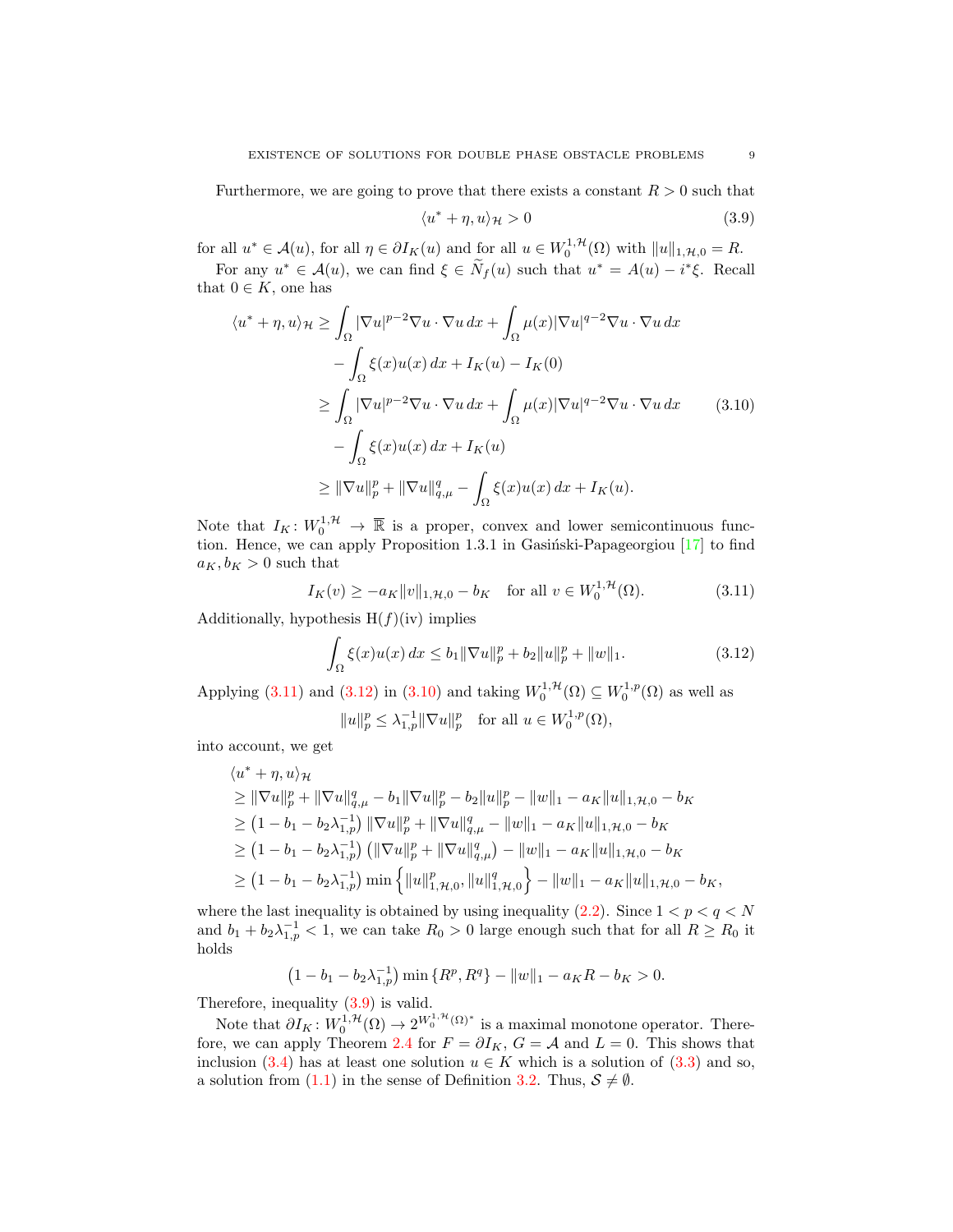Next, we are going to show that the set of solutions of problem  $(1.1)$  is closed in  $W_0^{1,\mathcal{H}}(\Omega)$ . Let  $\{u_n\} \subset \mathcal{S}$  be a sequence such that

<span id="page-9-3"></span>
$$
u_n \to u \quad \text{in } W_0^{1, \mathcal{H}}(\Omega) \tag{3.13}
$$

for some  $u \in W_0^{1,\mathcal{H}}(\Omega)$ . So, for each  $n \in \mathbb{N}$ , there exists  $\xi_n \in \widetilde{N}_f(u_n)$  such that

$$
\langle A(u_n), v - u_n \rangle_{\mathcal{H}} + \langle \xi_n, v - u_n \rangle_{L^{q_1}(\Omega)} + I_K(v) - I_K(u_n) \ge 0 \tag{3.14}
$$

for all  $v \in W_0^{1,\mathcal{H}}(\Omega)$ . Hypothesis H(f)(iii) and the convergence in [\(3.13\)](#page-9-3) ensure that  $\{\xi_n\}$  is bounded in  $L^{q'_1}(\Omega)$ . So, we may assume that

<span id="page-9-4"></span>
$$
\xi_n \rightharpoonup \xi \quad \text{in } L^{q'_1}(\Omega).
$$

As before, from Mazur's theorem and the upper semicontinuity of  $(s, \eta) \mapsto f(x, s, \eta)$ , we can show that

$$
\xi(x) \in f(x, u(x), \nabla u(x))
$$
 for a. a.  $x \in \Omega$ ,

that is,  $\xi \in \widetilde{N}_f(u)$ . Passing to the upper limit in  $(3.14)$  as  $n \to \infty$  and taking the lower semicontinuity of  $I_K$  into account it follows that  $u \in K$  is a solution of problem  $(1.1)$ . Hence, S is closed.

In the last part of the proof we need to show that  $S$  is bounded. If K is bounded, the desired conclusion holds automatically. Let us suppose that  $K$  is unbounded and in addition, let us assume that  $\mathcal S$  is unbounded. Then, there exists a sequence  ${u_n}\subseteq \mathcal{S}$  such that

<span id="page-9-5"></span>
$$
||u_n||_{1,\mathcal{H},0} \to +\infty. \tag{3.15}
$$

As before, see [\(3.10\)](#page-8-2), we can show via a simple calculation that

$$
0 \ge \langle A(u_n) - i^* \xi_n, u_n \rangle_{\mathcal{H}}
$$
  
 
$$
\ge (1 - b_1 - b_2 \lambda_{1,p}^{-1}) \min \{ ||u_n||_{1,\mathcal{H},0}^p, ||u_n||_{1,\mathcal{H},0}^q \} - ||w||_1 - a_K ||u_n||_{1,\mathcal{H},0} - b_K
$$

for some  $\xi_n \in \widetilde{N}_f(u_n)$  where we have used the fact that  $0 \in K$ . Combining the inequality above and (3.15) yields a contradiction. Therefore, S is bounded.  $\square$ inequality above and  $(3.15)$  yields a contradiction. Therefore,  $S$  is bounded.

### Acknowledgment

Project supported by the H2020-MSCA-RISE-2018 Research and Innovation Staff Exchange Scheme Fellowship within the Project No. 823731 CONMECH, the National Science Center of Poland under Maestro Project No. UMO-2012/06/A- /ST1/00262, and National Science Center of Poland under Preludium Project No. 2017/25/N/ST1 /00611. It is also supported by the International Project cofinanced by the Ministry of Science and Higher Education of Republic of Poland under Grant No. 3792/GGPJ/H2020/2017/0.

The authors thank the anonymous referees for their remarks and improvements.

#### **REFERENCES**

- <span id="page-9-0"></span>[1] A. Bahrouni, V. D. Rădulescu, D. D. Repovš, A weighted anisotropic variant of the Caffarelli-Kohn-Nirenberg inequality and applications, Nonlinearity 31 (2018), 1516–1534.
- <span id="page-9-1"></span>[2] A. Bahrouni, V. D. Rădulescu, D. D. Repovš, *Double phase transonic flow problems with vari*able growth: nonlinear patterns and stationary waves, Nonlinearity 32 (2019), no. 7, 2481– 2495.
- <span id="page-9-2"></span>[3] A. Bahrouni, V. D. Rădulescu, P. Winkert, *Double phase problems with variable growth and* convection for the Baouendi-Grushin operator, submitted 2019.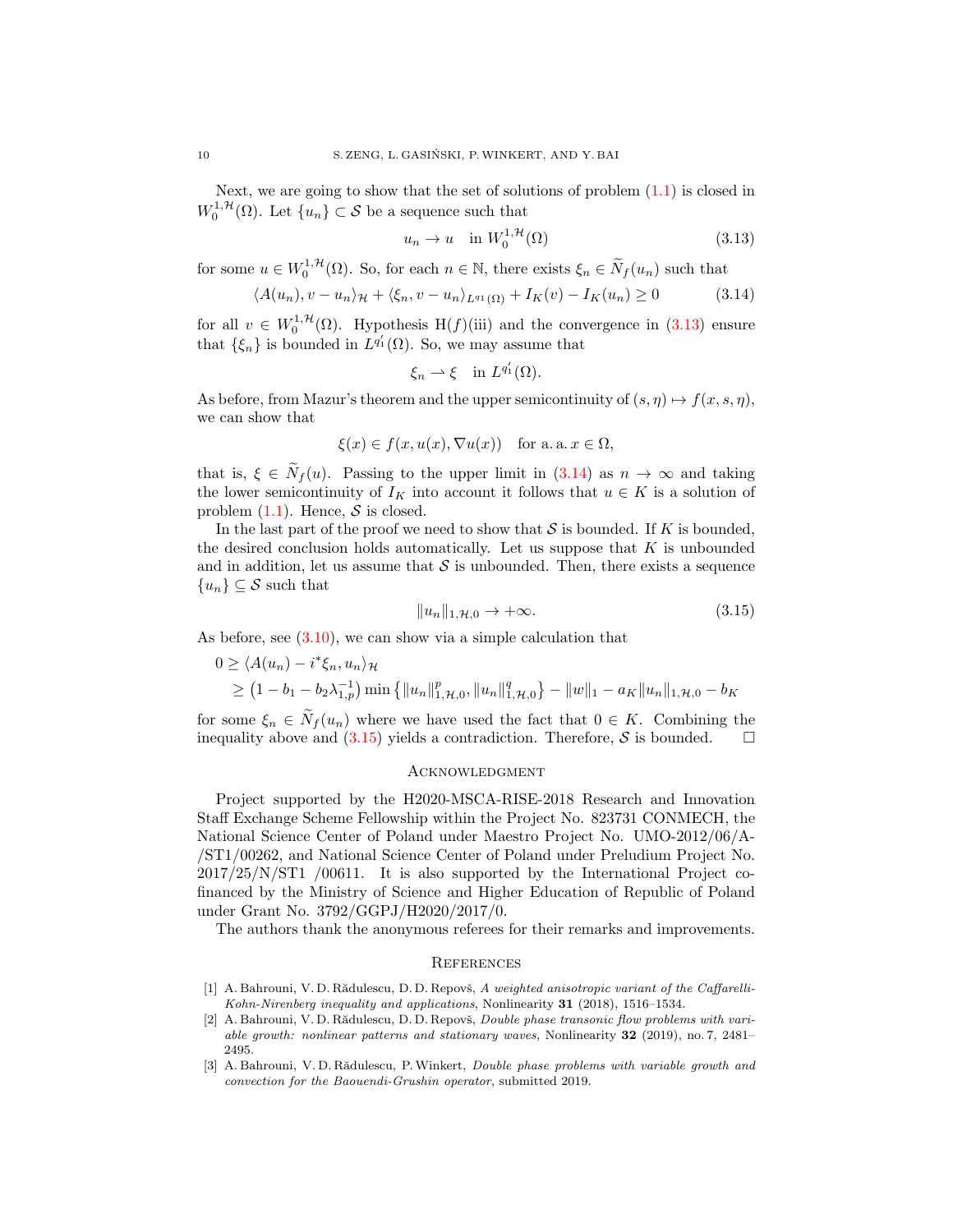- <span id="page-10-3"></span>[4] P. Baroni, M. Colombo, G. Mingione, Harnack inequalities for double phase functionals, Nonlinear Anal. 121 (2015), 206–222.
- <span id="page-10-4"></span>[5] P. Baroni, M. Colombo, G. Mingione, Non-autonomous functionals, borderline cases and related function classes, St. Petersburg Math. J. 27 (2016), 347-379.
- <span id="page-10-6"></span>[6] P. Baroni, T. Kuusi, G. Mingione, Borderline gradient continuity of minima, J. Fixed Point Theory Appl. 15 (2014), no. 2, 537–575.
- <span id="page-10-5"></span>[7] P. Baroni, M. Colombo, G. Mingione, Regularity for general functionals with double phase, Calc. Var. Partial Differential Equations 57 (2018), no. 2, Art. 62, 48 pp.
- [8] H. Brezis, "Functional Analysis, Sobolev Spaces and Partial Differential Equations", Springer, New York, 2011.
- <span id="page-10-25"></span>[9] S. Carl, V. K. Le, D. Motreanu, "Nonsmooth Variational Problems and Their Inequalities", Springer, New York, 2007.
- <span id="page-10-18"></span>[10] M. Cencelj, V. D. Rădulescu, D. D. Repovš, *Double phase problems with variable growth*, Nonlinear Anal. 177 (2018), part A, 270–287.
- <span id="page-10-12"></span>[11] F. Colasuonno, M. Squassina, Eigenvalues for double phase variational integrals, Ann. Mat. Pura Appl. (4) 195 (2016), no. 6, 1917–1959.
- <span id="page-10-7"></span>[12] M. Colombo, G. Mingione, Bounded minimisers of double phase variational integrals, Arch. Ration. Mech. Anal. 218 (2015), no. 1, 219–273.
- <span id="page-10-8"></span>[13] M. Colombo, G. Mingione, Regularity for double phase variational problems, Arch. Ration. Mech. Anal. 215 (2015), no. 2, 443–496.
- <span id="page-10-9"></span>[14] G. Cupini, P. Marcellini, E. Mascolo, Local boundedness of minimizers with limit growth conditions, J. Optim. Theory Appl.  $166$  (2015), no. 1, 1–22.
- <span id="page-10-13"></span>[15] L. Gasiński, N.S. Papageorgiou, Constant sign and nodal solutions for superlinear double phase problems, Adv. Calc. Var., https://doi.org/10.1515/acv-2019-0040.
- <span id="page-10-17"></span>[16] L. Gasiński, N.S. Papageorgiou, Positive solutions for nonlinear elliptic problems with dependence on the gradient, J. Differential Equations  $263$  (2017), 1451–1476.
- <span id="page-10-24"></span>[17] L. Gasiński, N.S. Papageorgiou, "Nonsmooth critical point theory and nonlinear boundary value problems", Chapman & Hall/CRC, Boca Raton, FL, 2005.
- <span id="page-10-14"></span>[18] L. Gasiński, P. Winkert, Constant sign solutions for double phase problems with superlinear nonlinearity, Nonlinear Anal. 195 (2020), 111739.
- <span id="page-10-1"></span>[19] L. Gasiński, P. Winkert, Existence and uniqueness results for double phase problems with convection term, J. Differential Equations  $268$  (2020), no. 2, 4183-4193.
- <span id="page-10-0"></span>[20] V. K. Le, A range and existence theorem for pseudomonotone perturbations of maximal monotone operators, Proc. Amer. Math. Soc. 139 (2011), no. 5, 1645–1658.
- <span id="page-10-23"></span>[21] A. Lê, *Eigenvalue problems for the p-Laplacian*, Nonlinear Anal. **64** (2006), no. 5, 1057–1099.
- <span id="page-10-15"></span>[22] W. Liu, G. Dai, Existence and multiplicity results for double phase problem, J. Differential Equations 265 (2018), no. 9, 4311–4334.
- <span id="page-10-10"></span>[23] P. Marcellini, The stored-energy for some discontinuous deformations in nonlinear elasticity, in "Partial differential equations and the calculus of variations, Vol. II", vol. 2, 767–786, Birkhäuser Boston, Boston, 1989.
- <span id="page-10-11"></span>[24] P. Marcellini, Regularity and existence of solutions of elliptic equations with p, q-growth conditions, J. Differential Equations  $90$  (1991), no. 1, 1–30.
- <span id="page-10-27"></span>[25] S. Migórski, A. Ochal, M. Sofonea, "Nonlinear Inclusions and Hemivariational Inequalities", Springer, New York, 2013.
- <span id="page-10-19"></span>[26] N. S. Papageorgiou, V. D. Rădulescu, D. D. Repovš, *Double-phase problems and a discontinu*ity property of the spectrum, Proc. Amer. Math. Soc. 147 (2019), no. 7, 2899–2910.
- <span id="page-10-20"></span>[27] N. S. Papageorgiou, V. D. Rădulescu, D. D. Repovš, Double-phase problems with reaction of arbitrary growth, Z. Angew. Math. Phys.  $69$  (2018), no. 4, Art. 108, 21 pp.
- <span id="page-10-26"></span>[28] N. S. Papageorgiou, C. Vetro, F. Vetro, Nonlinear multivalued Duffing systems, J. Math. Anal. Appl. 468 (2018), 176–390.
- <span id="page-10-16"></span>[29] K. Perera, M. Squassina, Existence results for double-phase problems via Morse theory, Commun. Contemp. Math. 20 (2018), no. 2, 1750023, 14 pp.
- <span id="page-10-21"></span>[30] V.D. Rădulescu, Isotropic and anistropic double-phase problems: old and new, Opuscula Math. 39 (2019), no. 2, 259–279.
- <span id="page-10-22"></span>[31] Q. Zhang, V. D. Rădulescu, *Double phase anisotropic variational problems and combined ef*fects of reaction and absorption terms, J. Math. Pures Appl. (9) 118 (2018), 159–203.
- <span id="page-10-2"></span>[32] V. V. Zhikov, Averaging of functionals of the calculus of variations and elasticity theory, Izv. Akad. Nauk SSSR Ser. Mat. 50 (1986), no. 4, 675–710.